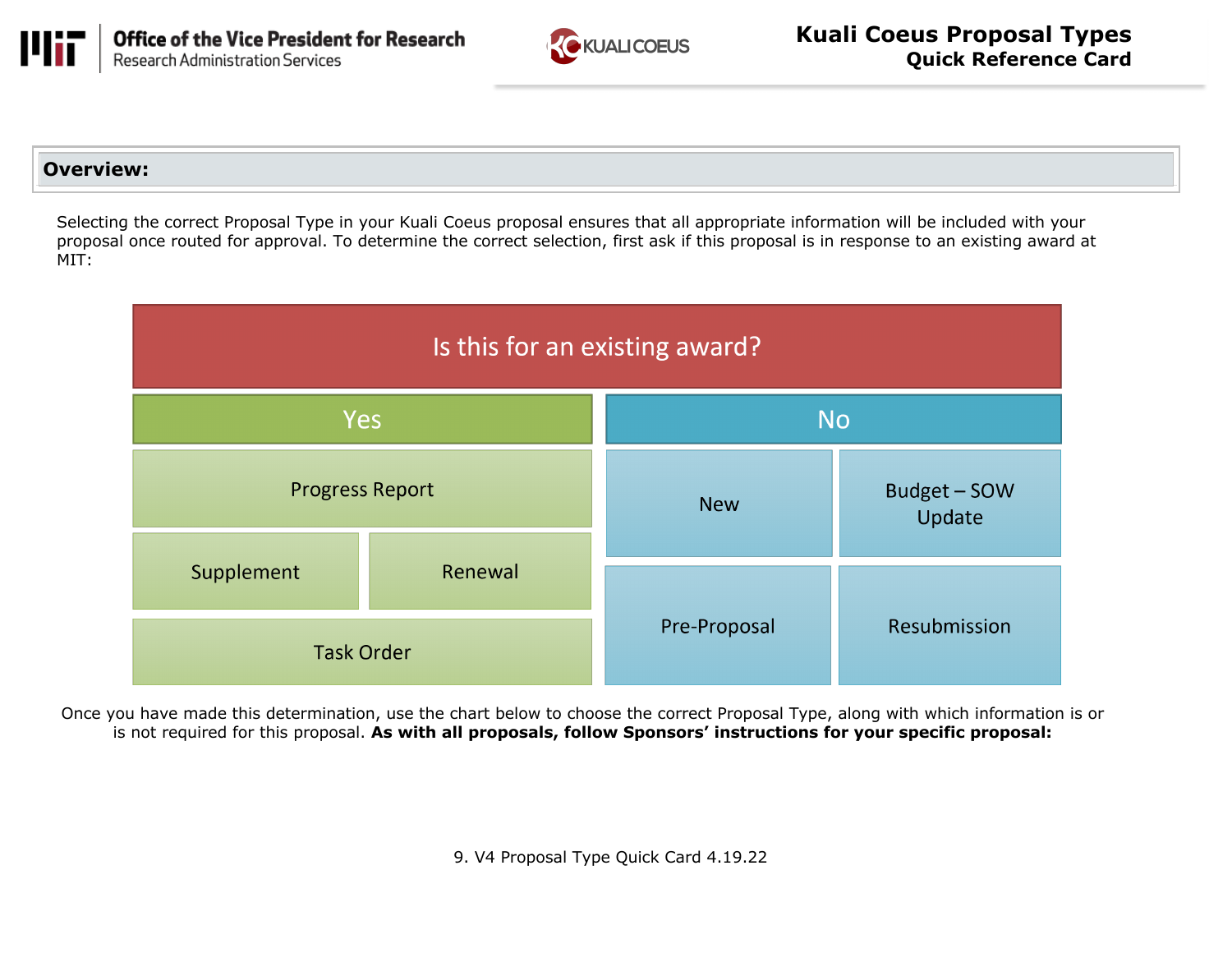

**Office of the Vice President for Research**<br>Research Administration Services



#### **Procedure:**

| <b>Kuali Coeus</b><br><b>Proposal Type</b> | <b>MIT Definitions and Appropriate</b><br><b>Uses</b>                                                                                                                                                                                                                                                                                                                                      | <b>Grants.gov Definition</b>                                                                  | <b>Sponsor</b>           | <b>Original</b><br>Proposal #                                                                                                                          | <b>Award</b><br>#        | <b>Previous</b><br><b>Grants.gov</b><br><b>Tracking ID</b> | <b>Kuali Coeus</b><br><b>Certification</b>                         | <b>Kuali Coeus</b><br><b>Routing Map</b>                                                                         |
|--------------------------------------------|--------------------------------------------------------------------------------------------------------------------------------------------------------------------------------------------------------------------------------------------------------------------------------------------------------------------------------------------------------------------------------------------|-----------------------------------------------------------------------------------------------|--------------------------|--------------------------------------------------------------------------------------------------------------------------------------------------------|--------------------------|------------------------------------------------------------|--------------------------------------------------------------------|------------------------------------------------------------------------------------------------------------------|
| <b>Budget-SOW</b><br>Update                | Updated proposal documents (e.g.<br>revised budget) requested by Sponsor<br>for a proposal currently undergoing<br>Sponsor review. Example: NSF Proposal<br>File Update<br>Do not use if adding new personnel that<br>need to certify. Use proposal type<br>"New" for this circumstance.                                                                                                   | No corresponding<br>definition                                                                | Not<br>Applicable        | Institute<br>Proposal<br>number (of<br>submission<br>being revised)                                                                                    | <b>Not</b><br>Applicable | Not Applicable                                             | $No -$<br>Aggregator<br>does not send<br>certification<br>request. | Changed/Corrected<br>Questionnaire<br>required.<br>Depending on<br>response, it may skip<br>Dean level approval. |
| <b>New</b>                                 | An application submitted to the sponsor<br>for funding for the first time.<br>An application that has been previously<br>submitted to the Sponsor which adds<br>Investigator and/or Key People who<br>have not previously certified on original<br>proposal. *<br>An application for a portion of work or a<br>task under a fully funded Master<br>Agreement (e.g. RPP, RPO, MIT Alliance) | An Application that is<br>submitted to the<br>Sponsor for the first<br>time.                  | <b>Not</b><br>Applicable | Not Applicable<br>$*$ If a Pre-<br>Proposal was<br>submitted,<br>inform your<br><b>OSP Contract</b><br>Administrator<br>of its Institute<br>Proposal # | Not<br>Applicable        | Not<br>Applicable                                          | Yes                                                                | <b>Normal Routing</b>                                                                                            |
| <b>Pre Proposal</b>                        | Pre-Application submitted to Sponsor<br>for invitation to submit a full<br>application.<br>Prepare and route in Coeus ONLY IF<br>Pre-application proposal must be<br>submitted through Grants.gov or<br>requires OSP approval/ signature prior<br>to submission to Sponsor.                                                                                                                | Pre-Application<br>submitted to Sponsor<br>for invitation to<br>submit a full<br>application. | <b>Not</b><br>Applicable | Not Applicable                                                                                                                                         | Not<br>Applicable        | <b>Not</b><br>Applicable                                   | $No -$<br>Aggregator<br>does not send<br>certification<br>request. | Dept Head > OSP CA<br>(skips Dean level<br>approval)                                                             |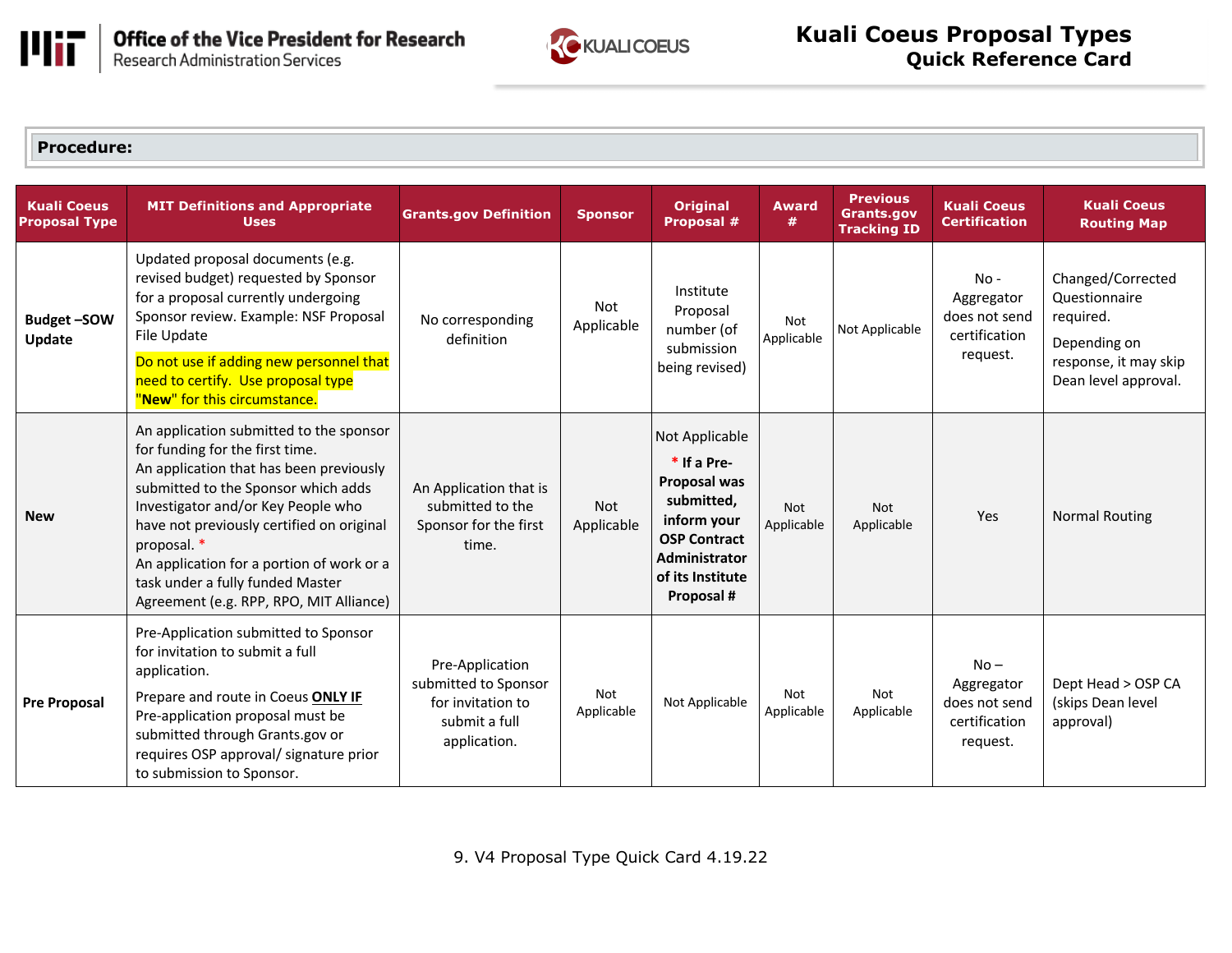



# **Kuali Coeus Proposal Types Quick Reference Card**

| <b>Kuali Coeus</b><br><b>Proposal Type</b> | <b>MIT Definitions and Appropriate</b><br><b>Uses</b>                                                                                                                                                                                                                                                                                                                          | <b>Grants.gov Definition</b>                                                                                                                                                                                                                                                                    | <b>Sponsor</b>                                                                                                                                             | <b>Original</b><br>Proposal # | <b>Award</b><br>#                                                                                      | <b>Previous</b><br><b>Grants.gov</b><br><b>Tracking ID</b> | <b>Kuali Coeus</b><br><b>Certification</b>                        | <b>Kuali Coeus</b><br><b>Routing Map</b>                                                                 |
|--------------------------------------------|--------------------------------------------------------------------------------------------------------------------------------------------------------------------------------------------------------------------------------------------------------------------------------------------------------------------------------------------------------------------------------|-------------------------------------------------------------------------------------------------------------------------------------------------------------------------------------------------------------------------------------------------------------------------------------------------|------------------------------------------------------------------------------------------------------------------------------------------------------------|-------------------------------|--------------------------------------------------------------------------------------------------------|------------------------------------------------------------|-------------------------------------------------------------------|----------------------------------------------------------------------------------------------------------|
| <b>Progress</b><br>Report                  | Progress Reports are used when there is<br>an existing award with a previously<br>approved budget period, and a report is<br>required with OSP signature prior to<br>Sponsor release of incremental funds.<br>Progress Reports are also used to route<br>requests for budget revisions on an<br>existing award (without adding funding)<br>that require Sponsor prior approval | Grants.gov<br>"Continuation" - A<br>non-competing<br>application for an<br>additional funding<br>/budget period within<br>a previously approved<br>project period.                                                                                                                              | Not<br>Applicable                                                                                                                                          | Not Applicable                | Current<br>Award #                                                                                     | Not<br>Applicable                                          | $No -$<br>Aggregator<br>does not send<br>certification<br>request | Changed/Corrected<br>Questionnaire<br>required - based upon<br>response, may skip<br>Dean level approval |
| Renewal                                    | Renewal proposals are requests for<br>additional support beyond the period<br>and funding provided by an existing<br>award.<br>This may be a continuation of the<br>original award received, or there may<br>be a gap between the originally funded<br>award and this request for new funding.                                                                                 | An application<br>requesting additional<br>funding for a period<br>subsequent to that<br>provided by a current<br>award. A renewal<br>application competes<br>with all other<br>applications and must<br>be developed as fully<br>as though the<br>applicant is applying<br>for the first time. | Confirm<br>with<br>Sponsor<br>requireme<br>nt. For NIH<br>Sponsor,<br>Proposal<br>No.<br>required<br>(from eRA<br>Commons,<br>not the<br>Grants.gov<br>ID) | Not Applicable                | Prior<br>Awarded<br>Segment<br>Award #                                                                 | Not<br>Applicable                                          | Yes                                                               | <b>Normal Routing</b>                                                                                    |
| <b>Resubmission</b>                        | An amended, full proposal submitted to<br>sponsor for new consideration following<br>review and non-funding of prior<br>application.                                                                                                                                                                                                                                           | An application that<br>has been previously<br>submitted, but was<br>not funded, and is<br>being resubmitted for<br>new consideration.<br>(Used with grants.gov                                                                                                                                  | Confirm<br>Sponsor<br>requirement<br>. For NIH<br>Sponsor,<br>Proposal No.<br>required                                                                     | Not Applicable                | Not<br>Applicable<br>in most<br>instances.<br><b>HOWEVER,</b><br><b>NIH</b><br>'Resubmis<br>sion" of a | Not<br>Applicable                                          | Yes                                                               | <b>Normal Routing</b>                                                                                    |

9. V4 Proposal Type Quick Card 4.19.22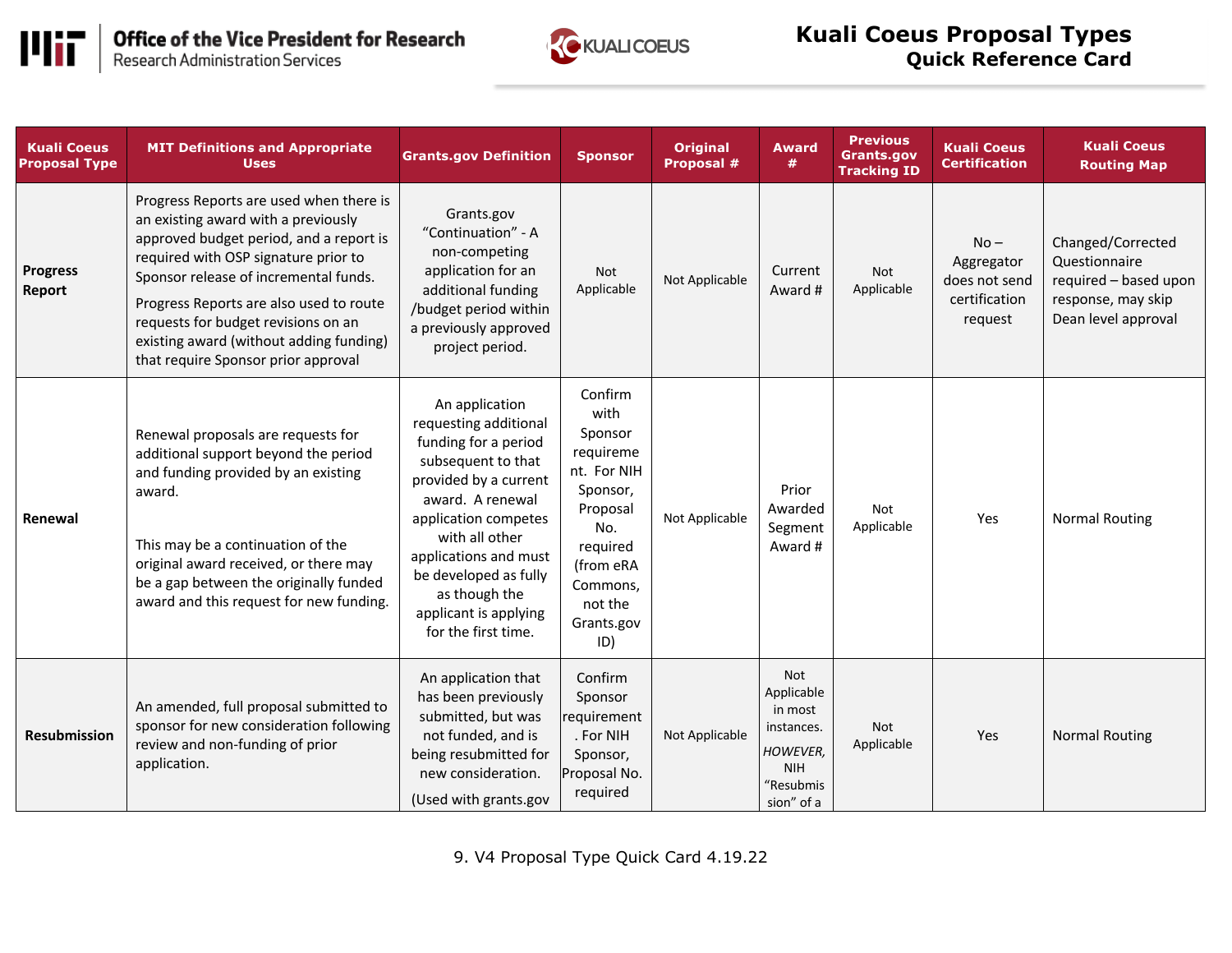



# **Kuali Coeus Proposal Types Quick Reference Card**

| <b>Kuali Coeus</b><br><b>Proposal Type</b> | <b>MIT Definitions and Appropriate</b><br><b>Uses</b>                                                                                                                                                           | <b>Grants.gov Definition</b>                                                                                                                                                                                                                                                            | <b>Sponsor</b>                                                                                                                                | <b>Original</b><br>Proposal # | <b>Award</b><br>#                                                                                     | <b>Previous</b><br><b>Grants.gov</b><br><b>Tracking ID</b> | <b>Kuali Coeus</b><br><b>Certification</b> | <b>Kuali Coeus</b><br><b>Routing Map</b> |
|--------------------------------------------|-----------------------------------------------------------------------------------------------------------------------------------------------------------------------------------------------------------------|-----------------------------------------------------------------------------------------------------------------------------------------------------------------------------------------------------------------------------------------------------------------------------------------|-----------------------------------------------------------------------------------------------------------------------------------------------|-------------------------------|-------------------------------------------------------------------------------------------------------|------------------------------------------------------------|--------------------------------------------|------------------------------------------|
|                                            |                                                                                                                                                                                                                 | submission ONLY<br>based on sponsor's<br>instructions.)                                                                                                                                                                                                                                 | (from eRA<br>Commons,<br>not the<br>Grants.gov<br>ID)                                                                                         |                               | prior NIH<br>"Renewal"<br>or<br>"Suppleme<br>nt"<br>proposal,<br>the Award<br># field is<br>required. |                                                            |                                            |                                          |
| <b>Supplement</b>                          | Proposal for Supplemental Funding<br>overlapping the existing period of<br>performance.<br>If no overlap, use Renewal.<br><b>***Use only where there is an existing</b><br><b>MIT</b> award                     | Grants.gov "Revision"<br>- An application that<br>proposes a change in:<br>1) the Federal<br>Government's<br>financial obligations<br>or contingent liability<br>from an existing<br>obligation; or,<br>2) any other change in<br>the terms and<br>conditions of the<br>existing award. | Confirm<br>Sponsor<br>requiremen<br>t. For NIH<br>Sponsor,<br>Proposal<br>No.<br>Required<br>(eRA<br>Commons,<br>not the<br>Grants.gov<br>ID) | Not Applicable                | Current<br>Award #                                                                                    | Not<br>Applicable                                          | Yes                                        | <b>Normal Routing</b>                    |
| <b>Task Order</b>                          | Task Order Proposal are new,<br>supplement, or renewal proposals for<br>projects proposed and authorized after<br>the Award funding the project is fully<br>executed (but Award itself is not fully<br>funded). | No corresponding<br>definition. Sponsor<br>instructions should be<br>followed regarding<br>Submission /<br>Application type to be<br>used.                                                                                                                                              | Not<br>Applicable                                                                                                                             | Not Applicable                | Master<br><b>IDIQ</b><br>Award<br>number                                                              | Not<br>Applicable                                          | Yes                                        | <b>Normal Routing</b>                    |